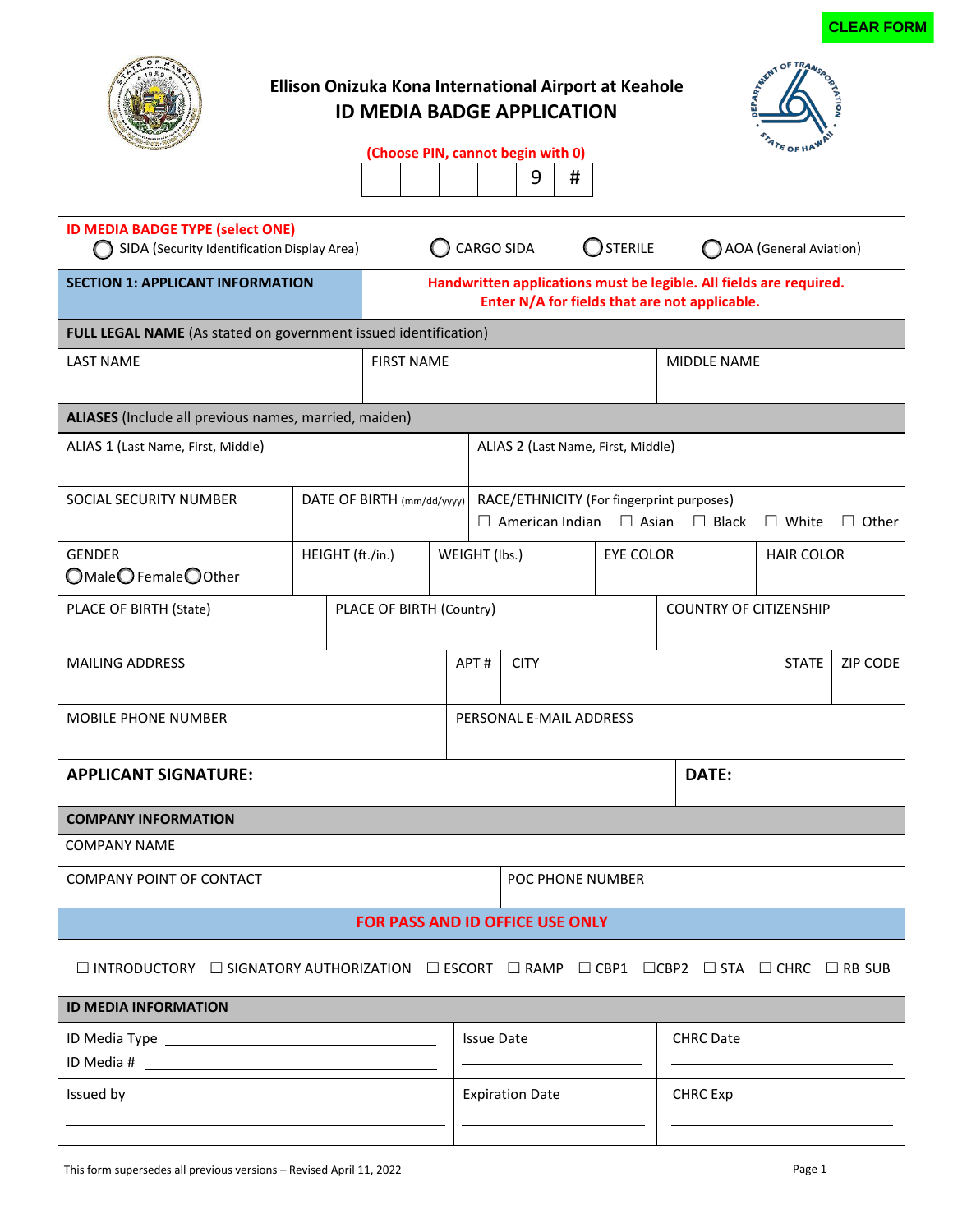## APPLICANT FULL LEGAL NAME: (Last Name, First, Middle)

### **SECTION 2: TSA CRIMINAL HISTORY QUESTIONNAIRE; 49 CFR 1542.209 MUST be completed by the applicant**

Have you ever been convicted (under Federal Law "deferred adjudication" or similar outcome is considered a conviction), entered a plea of *nolo contendere* or been found not guilty by reason of insanity, of any of the crimes listed below in the last 10 years? Please check the appropriate b

|                                                                                                                                                                         |            |           | round not gainly by reason or insamity, or any or the crimes iisted below in the iast 10 years: I rease check the appropriate box next to each crime description. |            |           |
|-------------------------------------------------------------------------------------------------------------------------------------------------------------------------|------------|-----------|-------------------------------------------------------------------------------------------------------------------------------------------------------------------|------------|-----------|
| <b>List of Crimes</b>                                                                                                                                                   | <b>YES</b> | <b>NO</b> | <b>List of Crimes</b>                                                                                                                                             | <b>YES</b> | <b>NO</b> |
| Forgery of certificates, false marking of aircraft, and other<br>aircraft registration violation (49 U.S. C. 46306)                                                     |            |           | Unlawful possession, use, sale, distribution, or manufacture of an<br>explosive or weapon                                                                         |            |           |
| Interference with air navigation (49 U.S.C. 46308)                                                                                                                      |            |           | Extortion                                                                                                                                                         |            |           |
| Improper transportation of a hazardous material (49 U.S.C. 46312)                                                                                                       |            |           | Armed or felony unarmed robbery                                                                                                                                   |            |           |
| Aircraft piracy (49 U.S.C. 46502)                                                                                                                                       |            |           | Distribution of, or intent to distribute, a controlled substance                                                                                                  |            |           |
| Interference with flight crew members or flight attendants (49 U.S.C.<br>46504)                                                                                         |            |           | Felony arson                                                                                                                                                      |            |           |
| Commission of certain crimes aboard aircraft in flight (49 U.S.C. 46506)                                                                                                |            |           | Felony involving a threat                                                                                                                                         |            |           |
| Carrying a weapon or explosive aboard aircraft (49 U.S.C. 46505)                                                                                                        |            |           | Felony involving:                                                                                                                                                 | <b>YES</b> | NΟ        |
| Conveying false information and threats (49 U.S.C. 46507)                                                                                                               |            |           | Willful destruction of property<br>$\bullet$                                                                                                                      |            |           |
| Aircraft piracy outside the special aircraft jurisdiction of the<br>United States (49 U.S.C. 46502(b))                                                                  |            |           | Importation or manufacture of a controlled substance                                                                                                              |            |           |
| Lighting violations involving transporting controlled substances<br>$(49 \text{ U. S. C. } 46315)$                                                                      |            |           | Burglary<br>$\bullet$                                                                                                                                             |            |           |
| Unlawful entry into an aircraft or airport area that serves air<br>carriers or foreign air carriers contrary to established<br>Security requirements (49 U.S. C. 46314) |            |           | Theft                                                                                                                                                             |            |           |
| Destruction of an aircraft or aircraft facility (18 U.S. C. 32)                                                                                                         |            |           | Dishonesty, fraud or misrepresentation<br>$\bullet$                                                                                                               |            |           |
| Murder                                                                                                                                                                  |            |           | Possession or distribution of stolen property<br>$\bullet$                                                                                                        |            |           |
| Assault with intent to murder                                                                                                                                           |            |           | <b>Aggravated Assault</b><br>٠                                                                                                                                    |            |           |
| Espionage                                                                                                                                                               |            |           | Bribery; or<br>$\bullet$                                                                                                                                          |            |           |
| Sedition                                                                                                                                                                |            |           | Illegal possession of a controlled substance punishable by a<br>$\bullet$<br>maximum term of imprisonment of more than one 1 year                                 |            |           |
| Kidnapping or hostage taking                                                                                                                                            |            |           | Violence at international airports (18 U.S. C.37)                                                                                                                 |            |           |
| Treason                                                                                                                                                                 |            |           | Conspiracy or attempt to commit any of the criminal acts listed in                                                                                                |            |           |
| Rape or aggravated sexual abuse                                                                                                                                         |            |           | this paragraph (d)                                                                                                                                                |            |           |

### **Do you have pending or unresolved judicial (court) proceedings for any of the above crimes?**

■ YES ● NO Any person applying for an ID media badge who is charged with a Disqualifying Crime and awaiting a final judicial disposition will be denied issuance until a final judicial disposition is made. If you have any outstanding warrants, your ID media badge will not be issued until the warrant is handled (within 30 days).

### **Have you been released from prison within the last 12 months for any of the disqualifying crimes?**

● YES ● NO Persons with a conviction of a Disqualifying Crime shall be ineligible to apply for an ID media badge for at least 12 months from the date of release from imprisonment for a Disqualifying Crime.

### **Have you been arrested and convicted of a non-disqualifying crime committed on KOA Airport property?**

● YES ● NO The Airport Security Coordinator may deny issuance of an ID media badge based on an applicant's conviction for a non-disqualifying crime if the offense occurred on KOA Airport property and the offense interfered with or threatened the property, safety, comfort, efficiency or security of passengers, employees, tenants or airport operations. Maximum period of denial under this provision shall be determined by the Airport Security Coordinator.

If the Criminal History Records Check reveals a conviction of one or more of the disqualifying crimes in the past 10 years, you will not be granted approval and you will be notified of your appeal rights at that time. In the event the TSA determines that you do not meet the Security Threat Assessment eligibility requirements, you will be contacted by the TSA and given the basis of the determination and information on how you may appeal the determination. Ifthere is any discrepancy orincorrectinformation contained in your criminal history record, you have 30 daysto notify the Airport Security Coordinator in writing of your intent to have the record corrected. You must then notify the Airport Security Coordinator when the record has been corrected so that a new investigation can be submitted. To correct your record, you must contact the law enforcement agency or court that provided the information.

### **APPLICANT CERTIFICATION**

By signing below, I certify that the information I have provided is true, complete, and correct to the best of my knowledge and belief and is provided in good faith. I understand that a knowing and willful false statement on this application can be punished by fine or imprisonment or both (see Section 1001 of Title 18United States Code.) **NOTE:** Federalregulations under 49 CFR 1542-209(I) imposes a continuing obligation for badge holders to notify the Airport Security Coordinator within 24 hours of any conviction of any disqualifying crime or any pending judicial proceedings. ID media badge must be surrendered upon demand.

# APPLICANT SIGNATURE **DATE**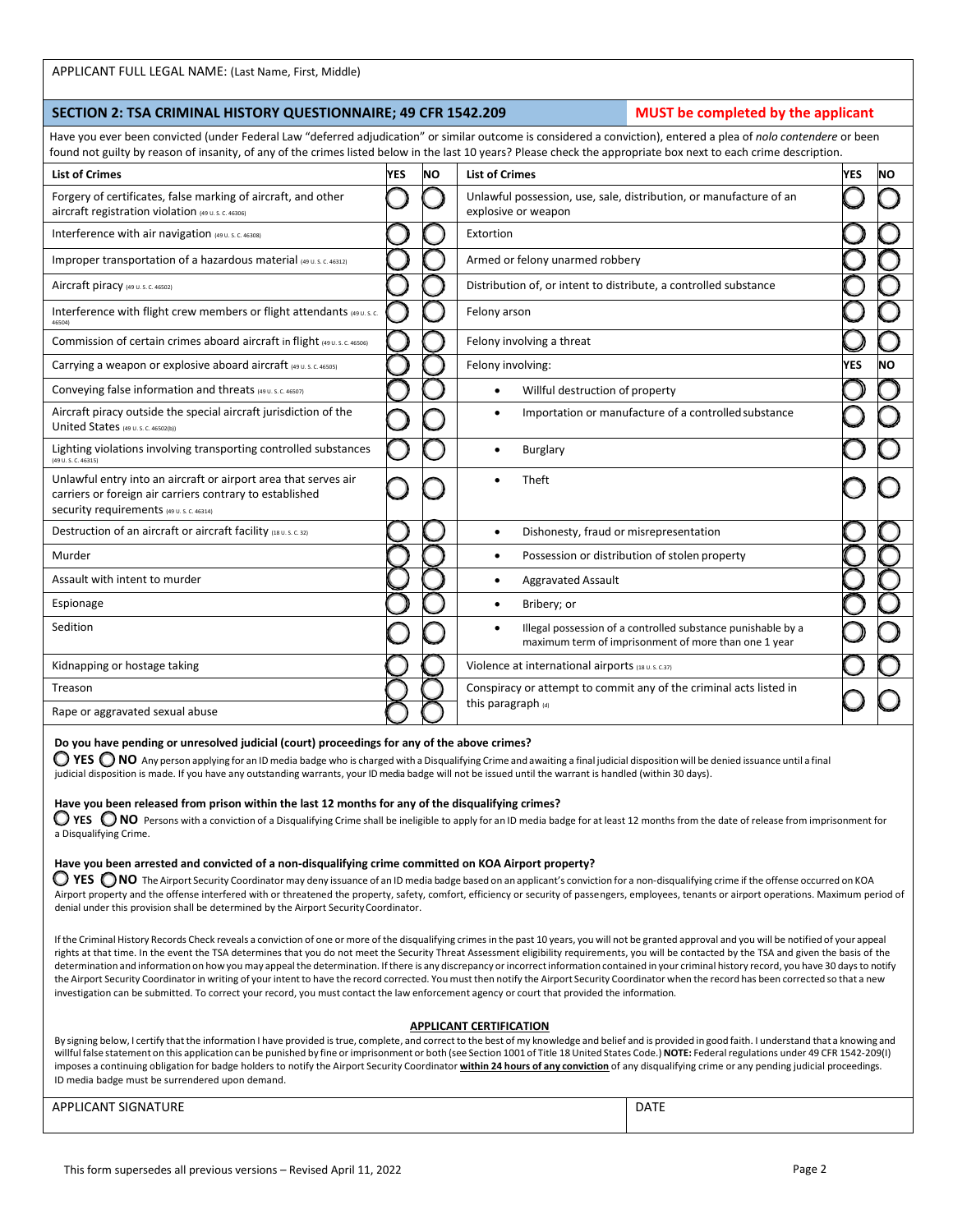**Authority:** 6 U.S.C. § 1140, 46 U.S.C. § 70105; 49 U.S.C. §§ 106, 114, 5103a, 40103(b)(3), 40113, 44903, 44935-44936, 44939, and 46105; the Implementing Recommendations of the 9/11 Commission Act of 2007, § 1520 (121 Stat. 444, Public Law110-53, August 3, 2007); FAA Reauthorization Act of 2018, §1934(c) (132 Stat. 3186, Public Law 115-254, Oct 5, 2018), and Executive Order 9397, (November 22, 1943), as amended.

**Purpose:** The Department of Homeland Security (DHS) will use the information to conduct a security threat assessment. If applicable, your fingerprints and associated information will be provided to the Federal Bureau of Investigation (FBI) for the purpose of comparing your fingerprints to other fingerprints in the FBI's Next Generation Identification (NGI) system or its successor systems including civil, criminal, and latent fingerprint repositories. The FBI may retain your fingerprints and associated information in NGI after the completion of this application and, while retained, your fingerprints may continue to be compared against other fingerprints submitted to or retained by NGI. DHS will also transmit your fingerprints for enrollment into US-VISIT Automated Biometrics Identification System (IDENT).

DHS will also maintain a national, centralized revocation database of individuals who have had airport- or aircraft operator- issued identification media revoked for noncompliance with aviation security requirements. DHS has established a process to allow an individual whose name is mistakenly entered into the database to correct the record and have the individual's name expunged from the database. If an individual who is listed in the centralized database wishes to pursue expungement due to mistaken identity, the individual must send an email to TSA a[t Aviation.workers@tsa.dhs.gov.](mailto:Aviation.workers@tsa.dhs.gov)

**Routine Uses:** In addition to those disclosures generally permitted under 5 U.S.C § 552a(b) of the Privacy Act, all or a portion of the records or information contained in this system may be disclosed outside DHS as a routine use pursuant to 5 U.S.C. 522a(b)(3) including with third parties during the course of a security threat assessment, employment investigation, or adjudication of a waiver or appeal request to the extent necessary to obtain information pertinent to the assessment, investigation, or adjudication of your application or in accordance with the routine uses identified in the TSA system of records notice (SORN) DHS/TSA 002, Transportation Security Threat Assessment System. For as long as your fingerprints and associated information are retained in NGI, your information may be disclosed pursuant to your consent or without your consent as permitted by the Privacy Act of 1974 and all applicable Routine Uses as may be published at any time in the Federal Register, including the Routine Uses for the NGI system and the FBI's Blanket Routine Uses.

**Disclosure:** Pursuant to § 1934© of the FAA Reauthorization Act of 2018, TSA is required to collect your SSN on applications for Secure Identification Display Area (SIDA) credentials. For SIDA applications, failure to provide this information will result in denial of a credential. For other aviation credentials, although furnishing your SSN is voluntary, if you do not provide the information requested, DHS may be unable to complete your security threat assessment.

**SCREENING NOTICE: Any employee holding a credential granting access to any area of the airport (SIDA, Cargo SIDA, Sterile, AOA) may be screened at any time while gaining access to, working in, or leaving the area (SIDA, Cargo SIDA, Sterile, AOA).** I understand and acknowledge that my refusal to comply with this consent search may result in my airport ID media badge being confiscated and my airport access being denied. By initialing here, I certify that I have read and understand this statement. *Initials X*\_\_\_\_\_\_\_\_\_\_\_\_\_\_\_\_

**SECTION 4: SOCIAL SECURITY RELEASE MUST be completed by the applicant.** 

I authorize the Social Security Administration to release my Social Security Number and full name to the Transportation Security Administration, **Enrollments Services and Vetting Programs**, Attention: **Vetting** Programs(TSA-10)/Aviation Workers Program, **6595 Springfield Center Drive, Springfield, VA 20598-6010**.

I am the individual to whom the information applies and want this information released to verify that my SSN is correct. I know that if I make any representation that I know is false to obtain information from Social Security records, I could be punished by a fine or imprisonment or both.

| APPLICANT FULL LEGAL NAME (Last Name, First, Middle) | SOCIAL SECURITY NUMBER |             | DATE OF BIRTH |
|------------------------------------------------------|------------------------|-------------|---------------|
| APPLICANT SIGNATURE                                  |                        | <b>DATE</b> |               |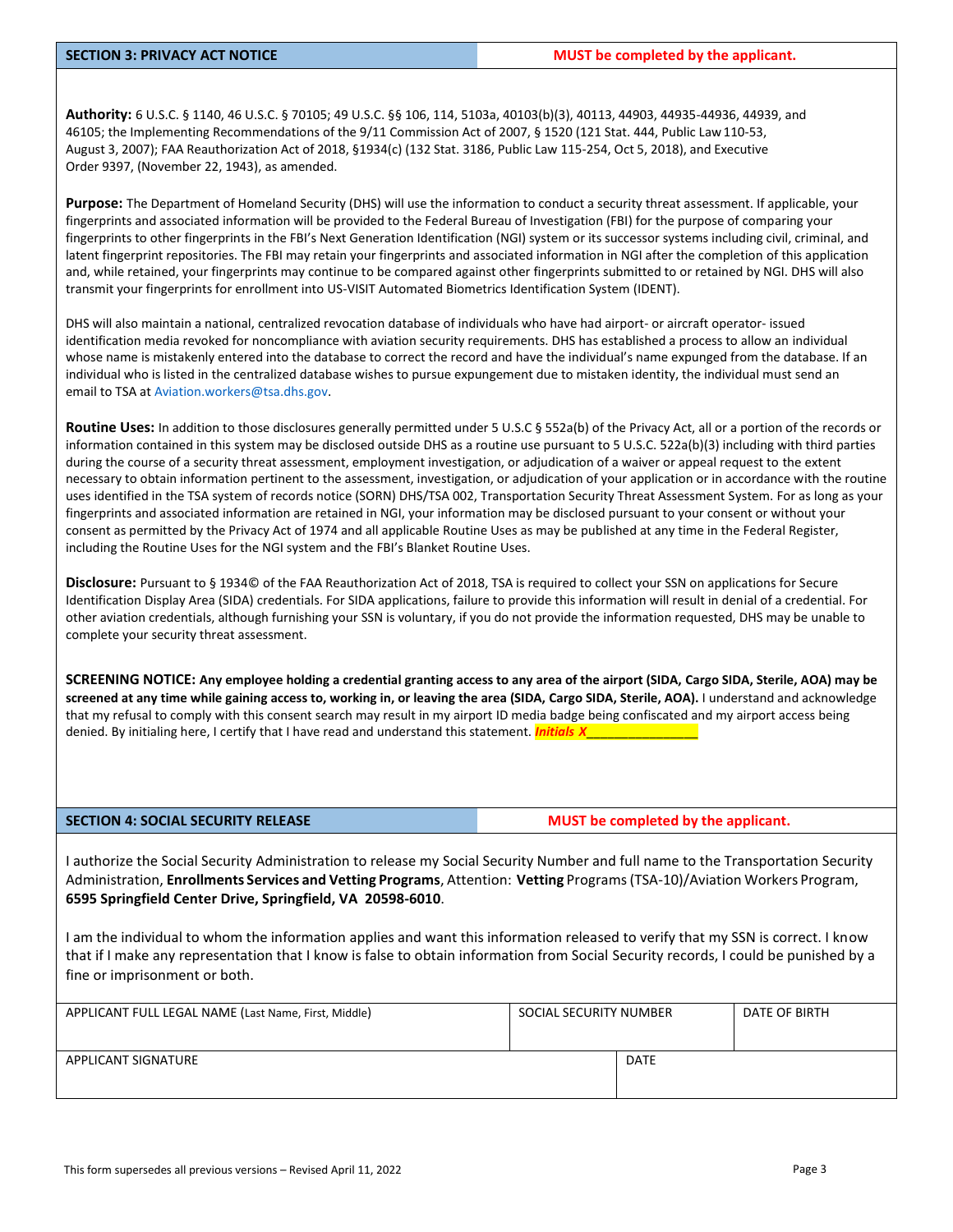## **As an Ellison Onizuka Kona International Airport (KOA) ID Media badge holder, I acknowledge and hereby agree to the following:**

- 1. The ID media badge issued to me is the property of SOH DOT KOA. I will surrender the ID media badge upon request by Airport Operations personnel, Airport Security and/or Airport Police services or when no longer needed. Failure to do so may result in criminal charges againstme.
- 2. The ID media badge must be returned immediately to the Pass & ID Office or my employer if any of the following occurs: employment suspension, separation from company, resignation, termination for any reason, transfer, lay off, furlough, conviction of a disqualifying felony, ID media badge suspension, ID media badge disabled, ID media badge expired and/or ID media badge confiscated, or for any other reason that it is no longerneeded.
- 3. The ID media badge is a security item. I am responsible for immediately notifying the Pass & ID Office, my supervisor, and/or the company's Authorized Signatory if my ID media badge is lost or stolen.
- 4. The ID media badge isfor Official Business Use Only. I will use my ID media badge for work related purposes only. I will not access or attempt to access any areas of the airport without a valid OPERATIONAL NEED. Access privileges and ID media badge usage are limited to my work hours. Violators will be subject to penalty and/or prosecuted as prescribed by law.
- 5. At no time will I utilize my ID media badge to bypass security screening to board an aircraft as a passenger or when not on officialbusiness.
- 6. I will not allow unauthorized access through a controlled access door or gate(piggybacking).
- 7. If I am employed by more than one company (which includes Tenants, Lessees, Private Plane Owners, Permittees, Agencies, and/or organizations at KOA) at the airport, I will only use my ID media badge to access the areas consistent with the job functions I am performing at the time I am on airport property.
- 8. I will not tamper with, deface, mutilate, alter, loan, or reproduce my ID media badge in any manner. If my ID media badge is faded, I will return to the Pass & ID Office for a replacement.
- 9. I will always keep my ID media badge and PIN numbersecured. I will NOT use or allow othersto use any airport issued ID media badge or key that authorizes the access into the SIDA, Cargo SIDA, Sterile, AOA and/or other secured areas.
- 10. I will always display my ID media badge on the front of my outermost garment, at the waist or above, in a manner that permits immediate visual detection while in the SIDA, Cargo SIDA, Sterile, AOA and/or other secured areas.
- 11. I understand and agree to all fees associated with the ID media badge.
- 12. I will not bring, carry or transport any items on the TSA Prohibited Item List on to airport property without valid operational need or airport authorization.
- 13. While in the security areas, I understand that I am subject to all applicable state, federal and airport rules and regulations pertaining to conduct and operating procedures and am subject to search and/or detention by Airport Security and/or Airport Police personnel as required by prevailing security conditions.
- 14. I must comply with the challenge procedures asset forth by KOA. I will challenge and report any individual in the SIDA who is not displaying an ID media badge.
- 15. I will swipe my ID media badge and enter my PIN each time I enter/exit an access-controlled door or gate. I will remain at the door or gate until it has closed.
- 16. I must have an "E" onmy ID media badge to conduct an escort into the SIDA, Cargo SIDA, Sterile, AOA and/or other secured areas. I amfully responsible forthe escorted individual(s) and their actions. I will ensure that escorted individual(s) properly display the Temporary Escort Required Badge. I will maintain positive control of the individual(s) under escort and be within a distance not to exceed ten (10) feet. I will remain in direct and unobstructed line of sight and within normal voice range of the individual(s) under escort until they have exited the SIDA, Cargo SIDA, Sterile, AOA and/or other secured areas.
- 17. I understand the maximum number of Escorted Persons Allowed. No more than five (5) individuals can be escorted at a single time without the additional Authorized Escorts, or under visual surveillance by Airport Operations or Security personnel as in the case of passengers, construction crews or contractors working in a specific area.
- 18. I will not obtain a Temporary Escort Required Badge to gain access to the SIDA, Cargo SIDA, Sterile, AOA and/or other secured areas when I am not in possession of my KOA issued ID media badge or when my KOA issued ID media badge has beendeactivated/revoked.
- 19. I will not prop open any door leading to a restricted area without notification and authorization by Airport Operations personnel or the Airport Security Coordinator.
- 20. I will immediately report any security violation I witness to Airport Operations personnel, Airport Security and/or Airport Police.
- 21. I will not give out confidential security information.
- 22. Use of my ID media badge in any manner or method which violates the airport, state and/or federal rules and regulations or the conditions prescribed in this agreement may result in one or more of the following: administrative action, arrest, fines, imprisonment, retraining, and/or revocation of all clearances into the security areas.

Right of Rejection or Revocation: The State of Hawaii, Department of Transportation, Airports Division reserves the right to withhold, deny or revoke any airport security clearance access to any individual or organization that fails to meet the prescribed access clearance criteria. It should be clearly understood that such denial or revocation is based solely on airport security considerations prescribed by law and does not in any way constitute a determination by the State with regards to private employment by an individual or organization.

By signing below, I certify that the information provided on this application istrue, complete, and correct to the best of my knowledge and belief and is provided in good faith. I understand that providing any false information on this application is a violation of federal and airport regulations and may result in fines and/or imprisonment, and/or the permanent denial and/or revocation of all access ID media privileges. I understand that if I violate aviation security requirements resulting in revocation of my badge, my name will be added to the Centralized Revocation Database for a period of 5 years. I also acknowledge my security responsibilities under 49 CFR 1540.105(a).

| APPLICANT SIGNATURE                                       |                                                           | <b>DATE</b>                                         |  |
|-----------------------------------------------------------|-----------------------------------------------------------|-----------------------------------------------------|--|
| <b>ID MEDIA BADGE ISSUANCE AND RECEIPT</b>                |                                                           | Signed upon issuance and receipt of ID media badge. |  |
| ID MEDIA BADGE RECEIVED BY (Applicant Signature and Date) | ID MEDIA BADGE ISSUED BY (Trusted Agent Initial and Date) |                                                     |  |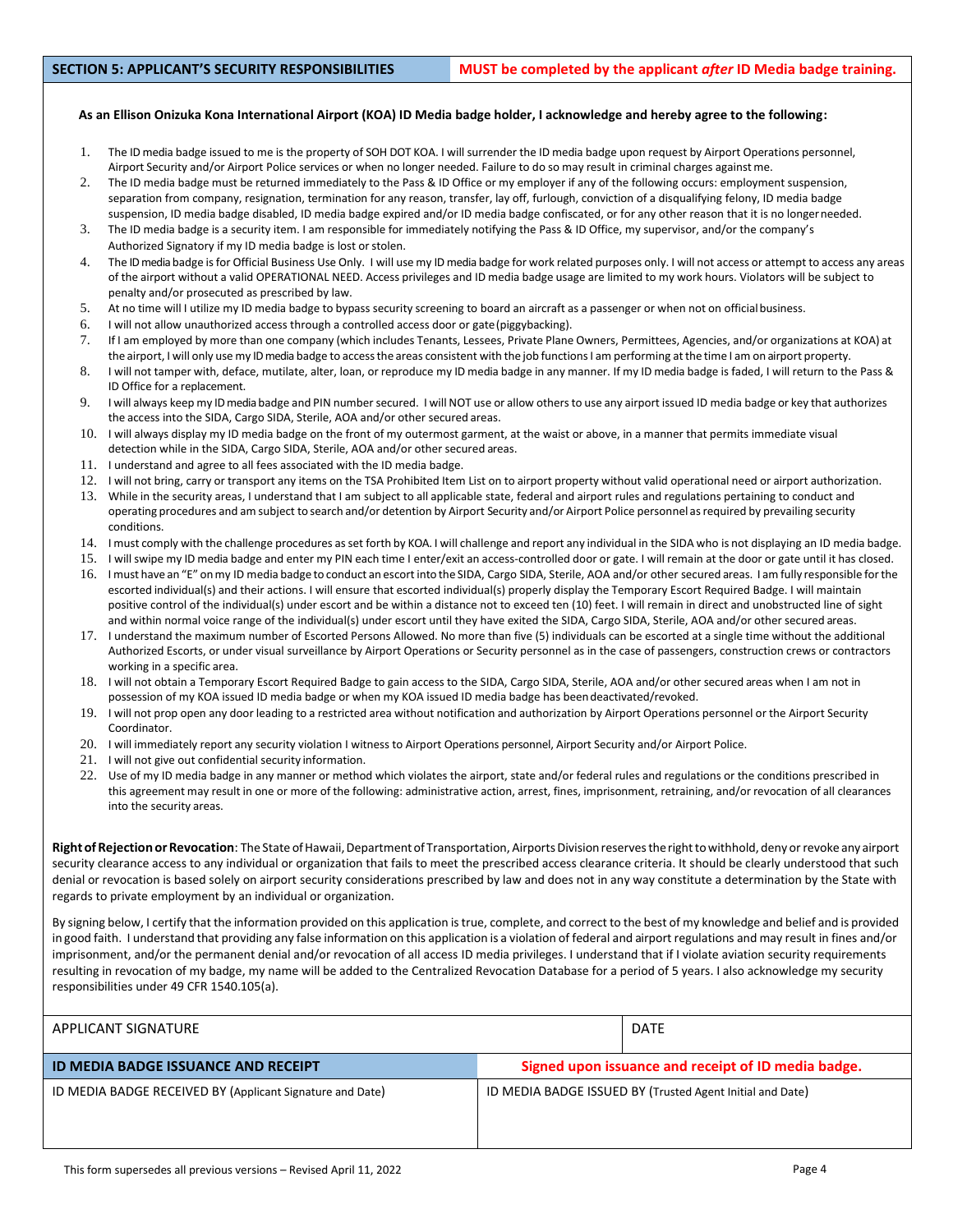| <b>SECTION 6: COMPANY INFORMATION AND</b> |
|-------------------------------------------|
| <b>SIGNATORY AUTHORIZATION</b>            |

APPLICANT FULL LEGAL NAME (Last Name, First, Middle)

|       | <b>ID Media Badge Transaction (Select only those required)</b> |          | <b>Authorized</b><br><b>Signatory Initials</b> | Date | <b>Trusted Agent</b><br><b>Initials</b> |  |
|-------|----------------------------------------------------------------|----------|------------------------------------------------|------|-----------------------------------------|--|
| ) New | ) Renew                                                        | ි Escort | ` Ramp                                         |      |                                         |  |

# On behalf of the company (which includes Tenants, Lessees, Private Plane Owners, Permittees, Agencies, and/or organizations at KOA) for **which I represent as the Authorized Signatory, I attest to the following:**

- 1. The named applicant on this application is employed by/or is sponsored by the company I represent. As this applicant's sponsor, the company is responsible for the accountability of the ID media badge. This applicant acknowledges their security responsibilities under 49 CFR 1540.105(a).
- 2. A specific need exists for this applicant to obtain the requested ID media badge, its access authority, and badge designations.
- 3. I have reviewed this application for accuracy and verified the applicant's employment eligibility.
- 4. I have reviewed the applicant's original documents which are the source of the information provided in Section 1 of this application. I attest that the documents provided appear genuine and are acceptable by the Pass & ID office. The information from those original documents was correctly entered in Section 1 of this application.
- 5. Ensure that Temporary Escort Required Badges are not provided to allow badged employeesto gain accessinto the SIDA, Cargo SIDA, Sterile or AOA when they are not in possession of their KOA issued ID media badge or when their ID media badge has been deactivated.
- 6. ID Media Badge Deadline: ID media badges must be obtained within 30 days following notification by airport operator that the applicant passed the STA and the CHRC did not disclose a disqualifying criminal offence in accordance with 49 CFR 1542.209(d). Any incomplete applications will be cancelled thereafter, and any payment(s) will be forfeited.

# **On behalf of the company, I acknowledge the following responsibilities as the Authorized Signatory:**

- 1. Immediately notify the Pass & ID Office at (808) 327-9517 (during business hours) or Airport Operations at (808) 329-1083 (24/7) to deactivate the employee's ID media badge if any of the following occurs: suspension, separation from company, resignation, termination for any reason, transfer, lay off, conviction of a disqualifying felony, or for any other reason that the ID media badge is no longer needed or if there is any reasonable belief that the person may present a danger to the airport, civil aviation, employees of the airport, the travelling public, and/or airport users.
- 2. Ensure that airport-issued ID media badge, including expired ID media badges, are returned to the KOA Pass & ID Office within **five**  business days of notification to deactivate since the company, asthe sponsor, isresponsible for the accountability of the ID media badge.
- 3. If this ID media badge is not returned within **five** business days of notification to deactivate, my company, as sponsor, will pay applicable unrecoverable badge fees on time. I understand that my company's agreement, as sponsor, to be responsible for such charges and fees is a material condition to the airport's issuance of the ID media badge, and that without such an agreement from the sponsor, the airport would not issue an ID media badge to the applicant.
- 4. Ensure that no airport-issued ID media badges are transferred to or used by any person other than to whom they were issued.
- 5. Understand that the company may be responsible for their employees' infractions and may be subject to fines and/or civil penalties.

# **Fingerprinting & Criminal History Records Check (CHRC)**

 $\bigcirc$  I request that the airport operator fingerprint the applicant for the purpose of the CHRC required under 49 CFR 1542.209 and agree to the fees associated with fingerprinting the applicant.

 $\bigcirc$  I certify that the applicant is a federal, state, or local government employee who, as a condition of employment, was subjected to an employment investigation that included a criminal history records check (CHRC) in accordance with 49 CFR 1542.209 which disclosed no disqualifying offenses within the previous ten years.

| <b>COMPANY INFORMATION / SIGNATORY AUTHORIZATION</b> |                        |                                  |                                    |  |  |  |  |  |
|------------------------------------------------------|------------------------|----------------------------------|------------------------------------|--|--|--|--|--|
| <b>COMPANY NAME</b>                                  | <b>COMPANY ADDRESS</b> |                                  | SIGNATORY PHONE NUMBER             |  |  |  |  |  |
|                                                      |                        |                                  |                                    |  |  |  |  |  |
| <b>AUTHORIZED SIGNATORY (Print)</b>                  |                        | AUTHORIZED SIGNATORY (Signature) | DATE (Valid for 30 days from date) |  |  |  |  |  |
|                                                      |                        |                                  |                                    |  |  |  |  |  |
|                                                      |                        |                                  |                                    |  |  |  |  |  |